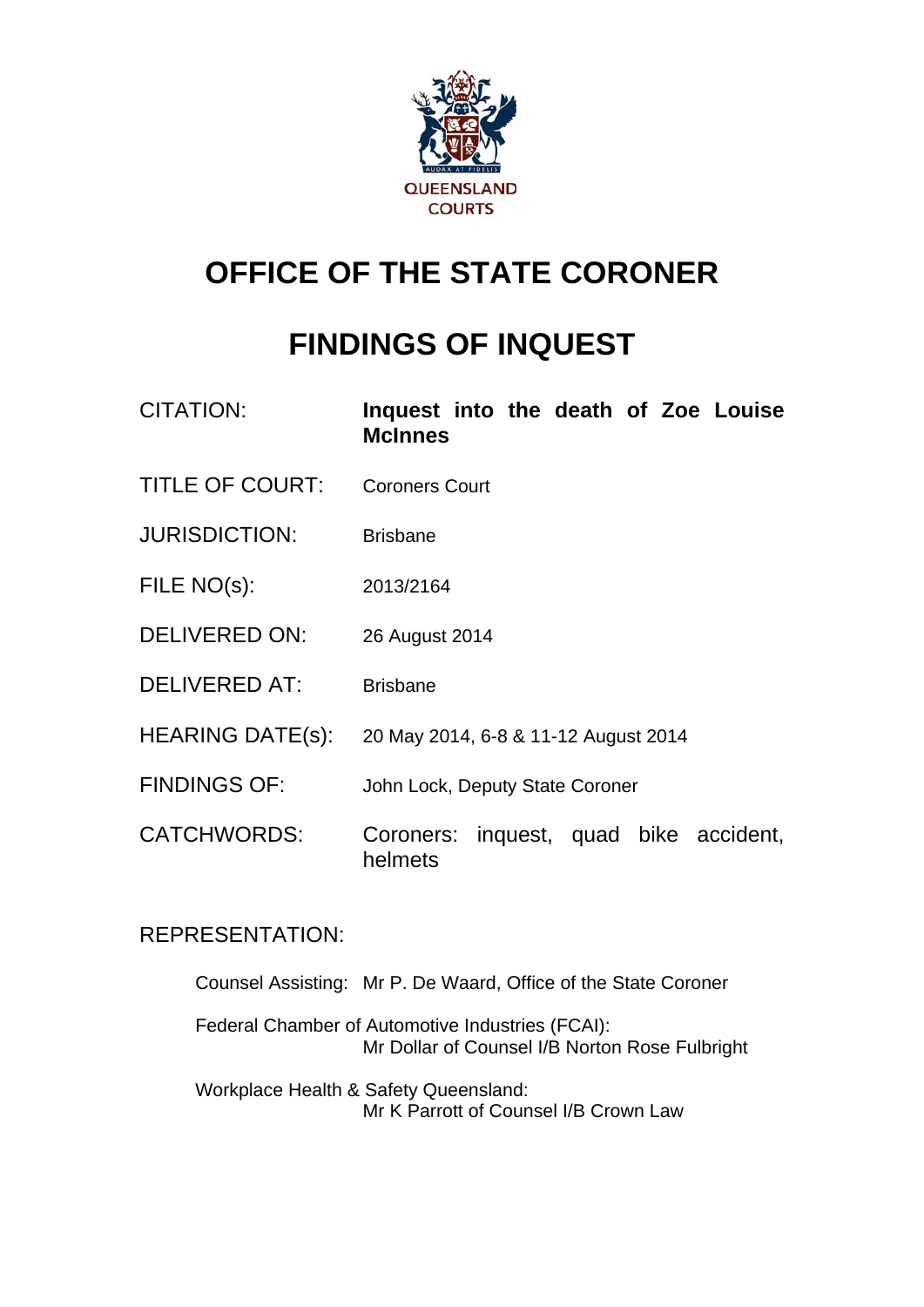## **Contents**

<span id="page-1-0"></span>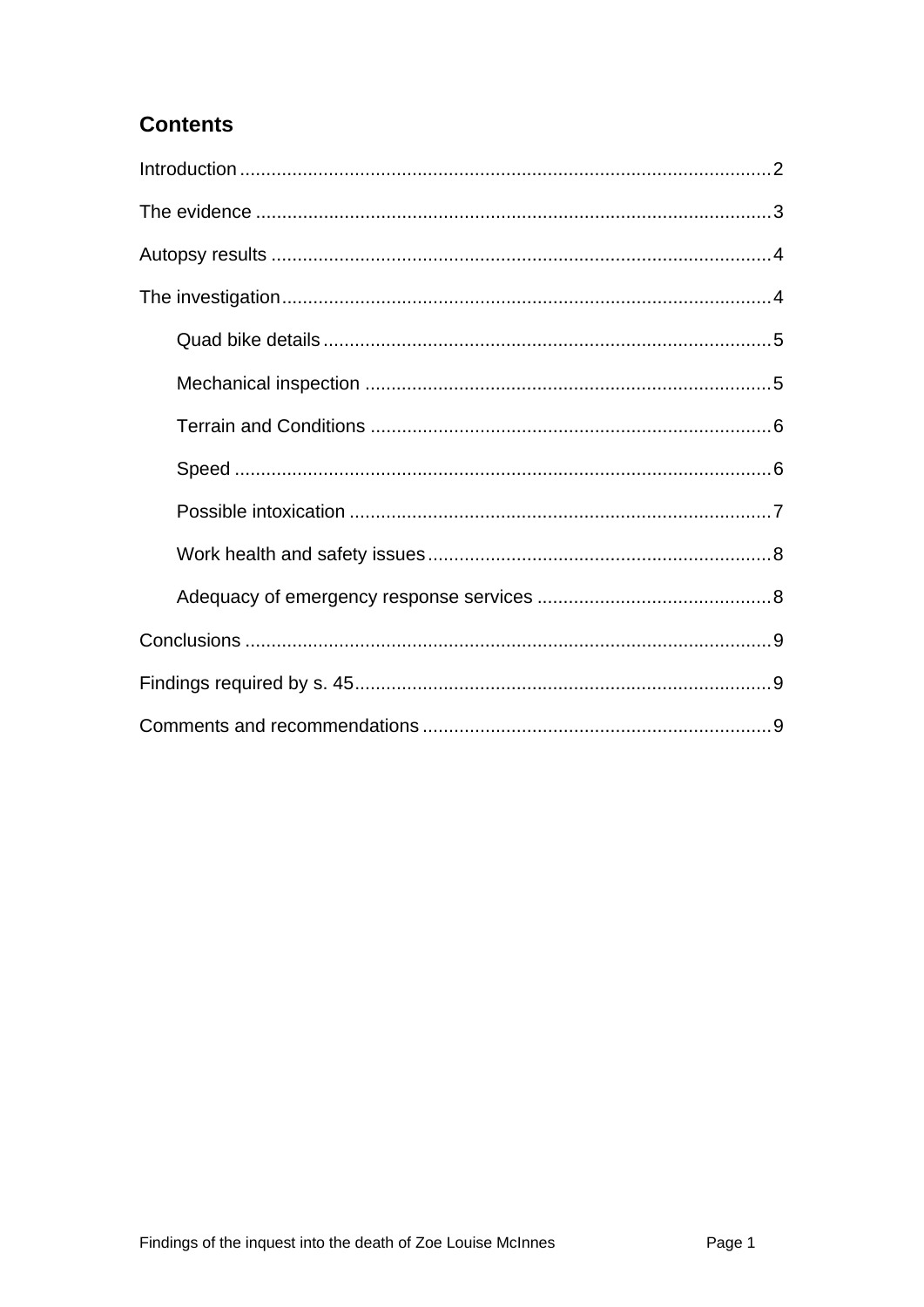### **Introduction**

<span id="page-2-0"></span>Approximately 170 deaths over the past decade have occurred in Australia and New Zealand where Quad Bikes were involved. Most of these have occurred in a rural setting and the leading cause of death on farms in Queensland has some involvement with a quad bike.<sup>[1](#page-1-0)</sup>

It is uncontroversial to say that a number of the statistical sources confirm that the majority of deaths occurred in the age group of  $10 - 19$  and a second highest age group for those over the age of 50.

Quad Bikes are essentially four wheeled motorbikes. They are motorised vehicles designed to travel on four low-pressure tires, having a seat designed to be straddled by the operator, and handlebars for steering control. They are used for both recreational purposes, either privately or in tourism, or for agricultural purposes. In Australia and New Zealand they are typically used in rural settings. They are utilised by search and rescue teams. In the United States of America they are also used in rural settings but the majority are used in a recreational setting.

Whatever may be said about their utility, they have become essential equipment on many farms. That being said, the evidence gathered during this multiple inquest raise many issues including the importance of active riding, good maintenance, use of correct tyre pressure, use of helmets, not allowing children to ride adult sized quad bikes, understanding the limitations of the vehicle and that tragic incidents can occur in quite benign conditions. The cases also emphasise the importance of riders making appropriate decisions.

Most standard quad bikes have no roll over protection system (ROPS). In broad terms, a ROPS is a cabin or roll bar structure on top of the quad bike, which incorporates a seatbelt to restrict movement outside the protective zone in the event of a roll over. Other possible protection mechanisms include Crush Protection Devices (CPD), which is a two bar or circular structure attached to the rear of the vehicle, which aims to provide a protective space in the event of a roll over, but without a seat belt. The utility of either device has been the subject of considerable debate.

Quad Bikes are referred to by the manufacturers and marketed to the public as 'All Terrain Vehicles' (ATVs). There has been some criticism of the use of that term.<sup>[2](#page-2-1)</sup> In this inquest it is intended to adopt the term Quad Bike, but I do so conscious of both arguments and simply use the term in this phase of the inquest because it is one known better to the general public in Australia.

There has been considerable research, studies, reports and investigations carried out by varying persons and organisations considering how to reduce the number of quad bike related accidents. Although there is considerable agreement in relation to a number of issues, there has been robust debate between the main protagonists and considerable difficulty in reaching a consensus as to how to move forward on some of the more contentious issues.

l

<sup>&</sup>lt;sup>1</sup> Lisa Crockett, *National Coronial Information System Database Search.* The report was dated up to 1 January 2013 and noted there is a possibility of underreporting due to filing errors and currently open investigations. The deaths involved in this inquest would not be included. By the time of the inquest the figures estimated were closer to 195. 2

<span id="page-2-1"></span><sup>&</sup>lt;sup>2</sup> Coroner John Olle, *Record of Investigation into Death of Thomas John Hutchings (2009)* State Coroner Victoria, case number 3067/02, p 4. Coroner HB Shortland, *An inquiry into the death of Carlos Mendoza,* Coroners Court New Zealand, CSU- 2010-WHG- 000185 at p 25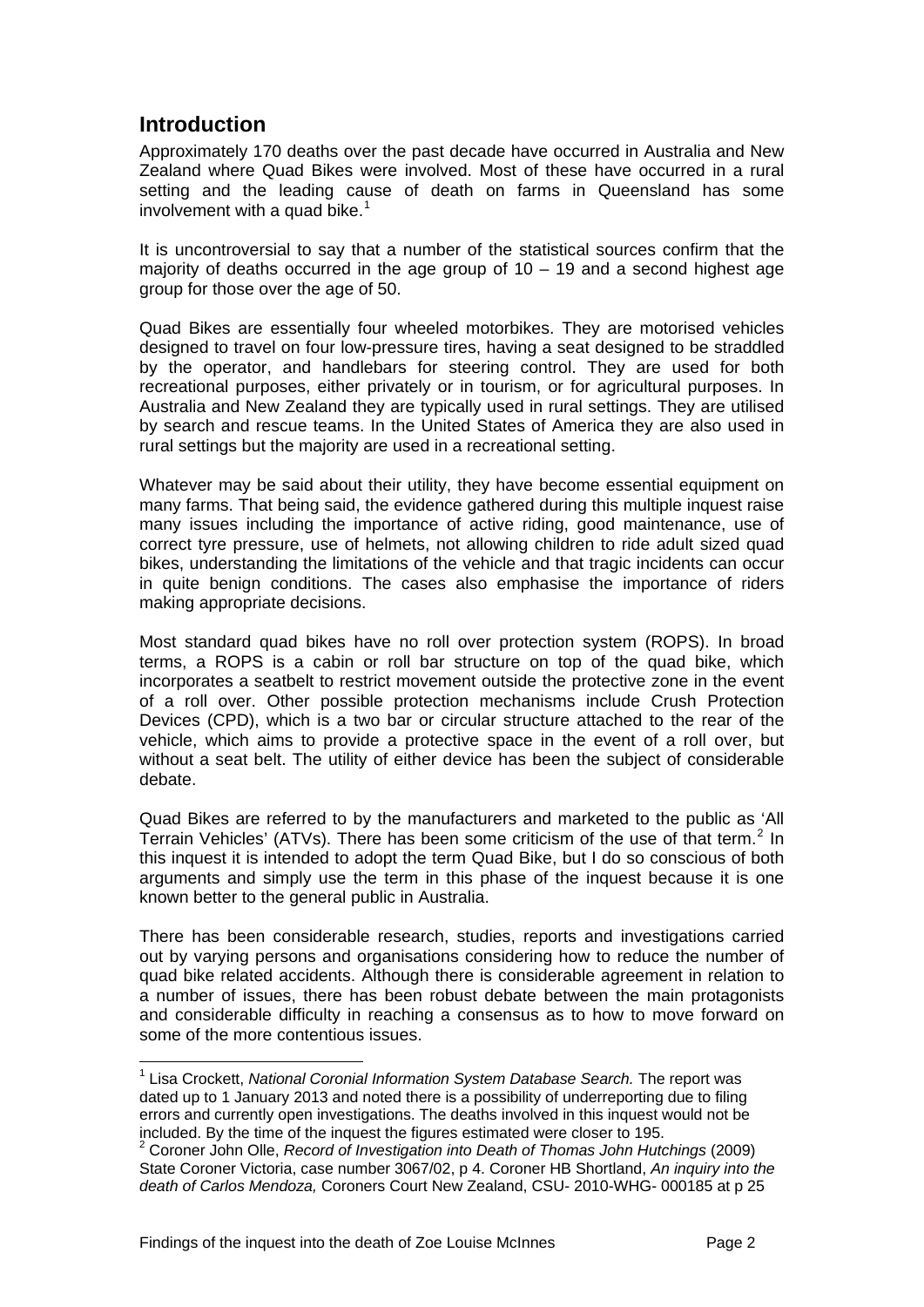This inquest will examine the circumstances of the deaths of nine individuals. Findings in relation to each of those cases will be made in the first phase of this inquest. In the second phase I will hear evidence concerning what recommendations should be made to help prevent deaths occurring in similar circumstances in future.

#### <span id="page-3-0"></span>**The evidence**

- 1. Ms Zoe McInnes died in hospital on 19 June 2013, four days after falling off a work issued quad bike that she was using for private purposes at her private property at Durong, in Queensland. Ms McInnes was 28 years of age.
- 2. The incident occurred on 16 June 2013 at about 2:30am, when Ms McInnes was returning home on her quad bike from her youngest brother's engagement party. The party had been held at her mother's house, which was about 200m across the lane way from her house.
- 3. Ms McInnes had been consuming alcohol since at least 3:00pm on the afternoon prior to the party, whilst preparing food for the party with friends. According to her older brother, she had a 'fair bit' of heavy beer.
- 4. The party officially started at 6:00pm but some guests had arrived earlier. Ms McInnes had been riding the quad bike all night backwards and forwards between her residence and her mother's residence to deliver food for the party. Mr Dion Branson provided oral evidence at the inquest that he had seen Ms McInnes riding the quad bike between the residences at an approximate speed of 40km/h.
- 5. Police were unable to identify any witnesses who saw Ms McInnes leave the party for the last time. She had travelled around 50m along her mother's dirt driveway when she appears to have fallen off the right hand side of her quad bike and struck her head. She was not wearing a helmet.
- 6. Ms McInnes was found about 10 20 minutes after she had departed the party by Mr Dion and Mrs Emily Branson. They provided oral evidence at the inquest. They were staying at Ms McInnes' residence that night and were driving back to her house for bed.
- 7. The quad bike was noted to have been in a small ditch about 2m to the left of the road, facing towards the bordering wire fence. The quad bike was still upright and running, with the lights on. Zoe was lying perpendicular across the dirt road on her back. Her head appears to have been pointing towards the back of the quad bike. She had blood coming out of her right ear and blood on her scalp. Her left leg was observed to have been bent up and her right leg was straight. It appeared to Mr and Mrs Branson that Ms McInnes may have hit her head. It also appeared to them that she had vomited before they got there, as they could see vomit on the road near her and in some in her hair. Ms McInnes was breathing relatively normally and was moaning, although very groggy. She moved her arm out towards Mrs Branson when she attended to her. Ms McInnes vomited twice more in the presence of Mrs Branson.
- 8. Mrs Branson observed a beer bottle in the driveway, about 3m from where Ms McInnes was lying. The beer bottle had been observed by Ms McInnes' older brother as half full, with a trail of alcohol from where Ms McInnes was lying to the position of the beer bottle. Ms McInnes' mother advised that her daughter was left handed and always held her beer in her left hand. This would suggest that Ms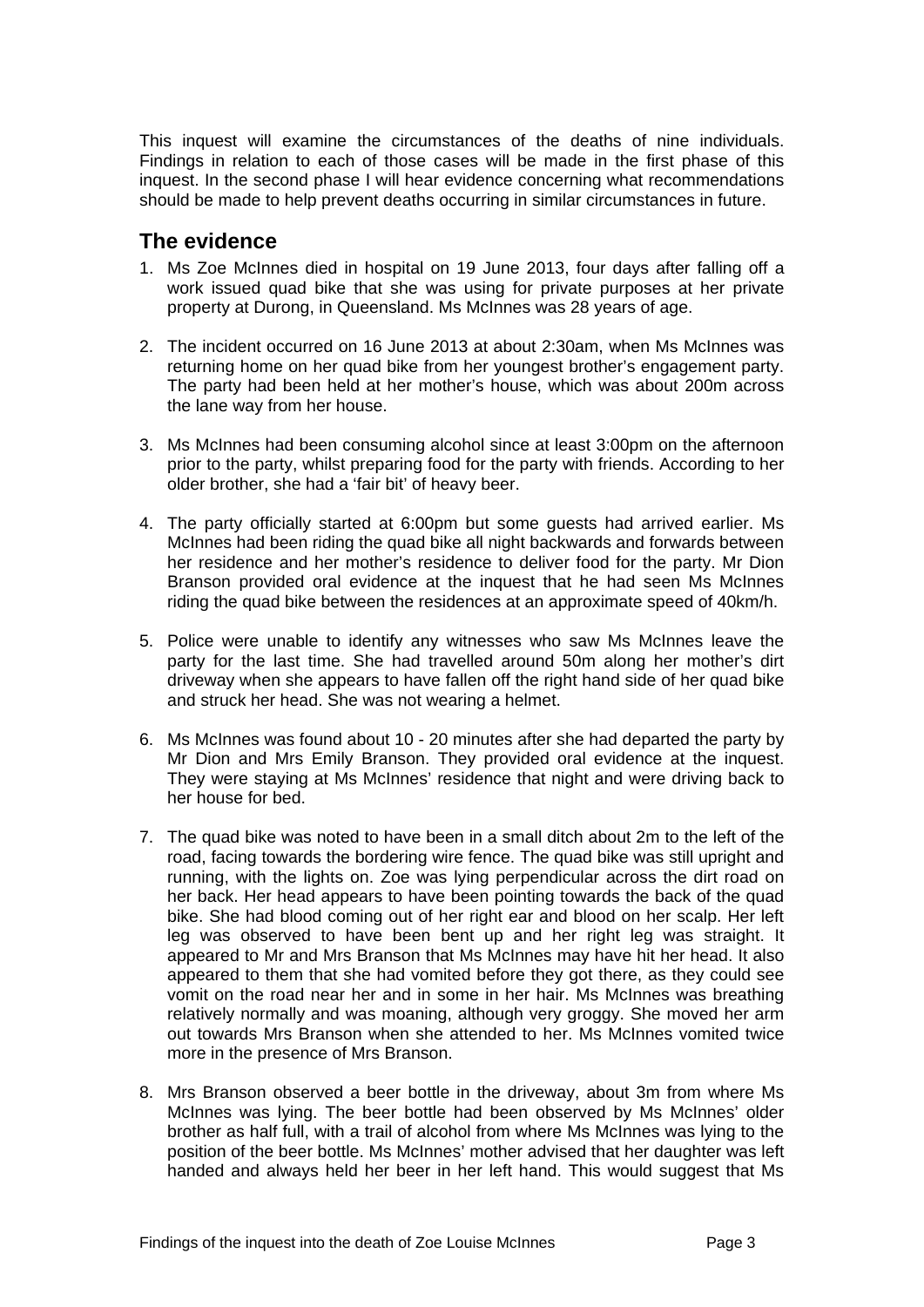McInnes had been carrying her beer in her left hand whilst steering and operating the throttle on the quad bike in her right hand at the time of the incident.

- 9. Emergency services were called by Ms McInnes' younger brother at 2:58am. The Queensland Ambulance Service has advised the Coroner that an ambulance was dispatched from Jandowae (98km away) at 3:02am and arrived at the incident location at 4:15am. However, it also appears that another ambulance attended the scene from Kingaroy. Following assessment and treatment by an ambulance paramedic, they transported Ms McInnes to the Kingaroy Airport and arrived at 6:05am. She was then airlifted to the Princess Alexandra Hospital in Brisbane.
- 10. It would appear that Ms McInnes fell off her quad bike due to losing control of her quad bike, most likely as a result of attempting to hold a beer bottle in one hand, whilst steering with the other hand. Her foot may have also slipped off the foot rest, and she struck her head on the dirt road.
- 11. Ms McInnes had sustained a severe brain injury and underwent an emergency Craniotomy and Evacuation (of extra dural haematoma) before being admitted to intensive care. Unfortunately, Ms McInnes' condition did not improve over the following days. After consultation with her mother, withdrawal procedures were introduced at approximately 10:11am on 19 June 2013. Ms McInnes was pronounced deceased at 10:55am.

#### <span id="page-4-0"></span>**Autopsy results**

- 12. An external autopsy was performed by a forensic pathologist, Dr Rebecca Williams, on 20 June 2013. The autopsy report was concluded on 3 September 2013.
- 13. Dr Williams noted multiple abrasions and bruises to the surface of the body, such as the trunk, and upper and lower limbs. A post mortem CT scan demonstrated recent head injury as well as bilateral pneumothoraces.
- 14. Toxicology tests were performed on ante-mortem blood samples collected at 8:30am on 16 June 2013 (approximately 5.5 hours after the quad bike accident). No non-therapeutic drugs or alcohol were detected in Ms McInnes' system.
- 15. Dr Williams concluded that Ms McInnes' medical cause of death was:
	- *1(a). Multiple injuries due to, or as a consequence of*
	- *2(a). Quad bike accident (driver).*

#### <span id="page-4-1"></span>**The investigation**

- 16. Police officers from the Murgon Criminal Investigation Branch and Kingaroy Scenes of Crime attended Ms McInnes' property later on the morning of the incident but at that stage they were not treating this as a fatal incident as Ms McInnes had not yet passed away.
- 17. At about 9:00am on 16 June 2013, a Senior Constable John Gordon from the Proston Police Station arrived at the property and spoke with family and friends before departing and contacting Detective Sergeant Peter Lunney from the Murgon Criminal Investigation Unit.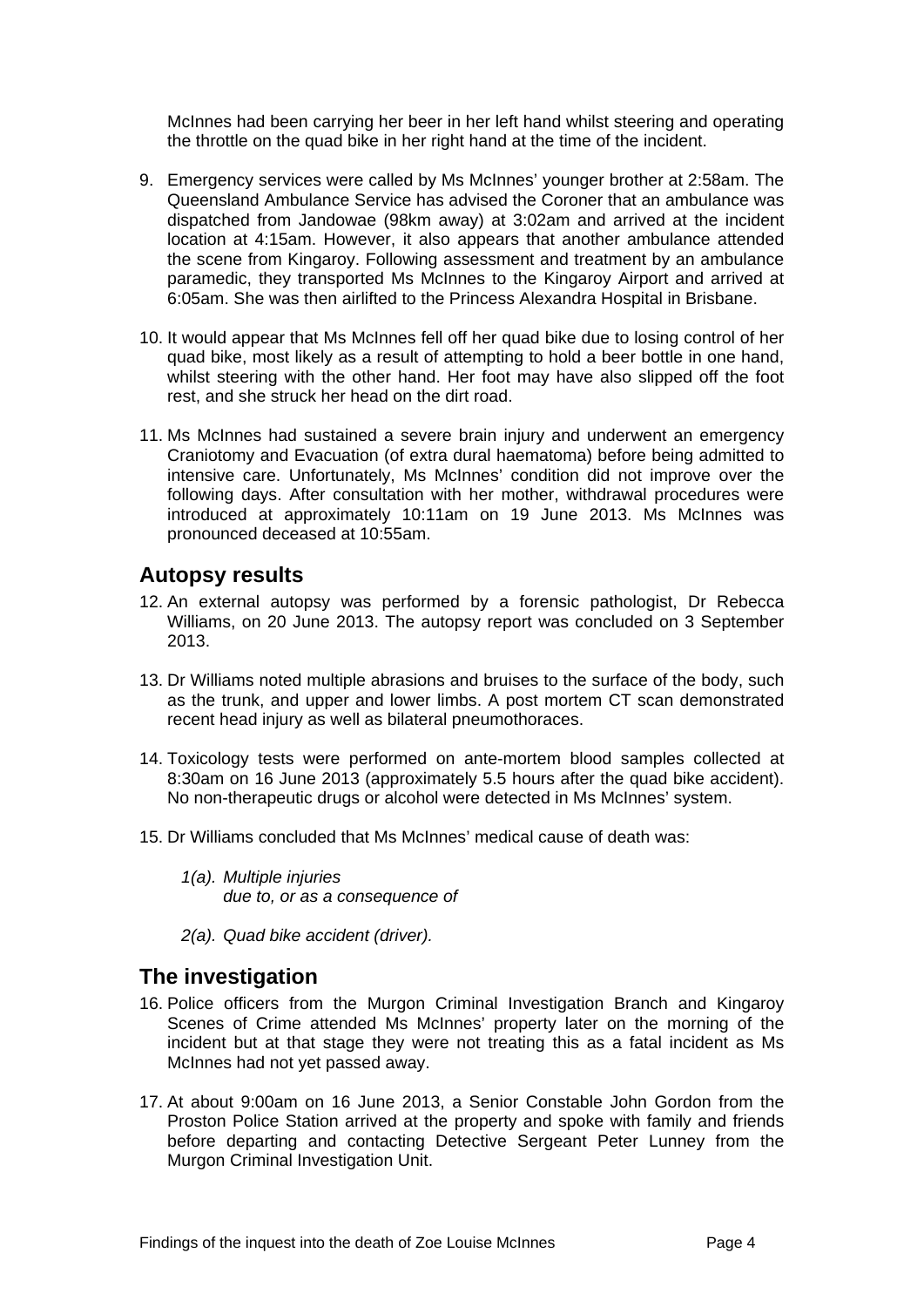- 18. Detective Lunney then arrived at the property and spoke with Ms McInnes' older brother. He inspected the incident location and the quad bike, which by that time had been moved into a shed. There were no tyre marks or signs of blood.
- 19. Senior Constable Brendan Young from Kingaroy Scenes of Crime attended later that afternoon and took photographs of the scene and quad bike. He did not provide a statement and did not provide a log or description of the photos. He took photos of areas he thought may have been relevant based on what Ms McInnes' older brother told him about the incident. He provided oral evidence at the inquest.
- 20. A police reporting officer, Constable Allan Brewster, from the Princess Alexandra Hospital Police Beat, submitted an undated Form 1 to the Coroner, from the events log on the occurrence dated 19 June 2013. Constable Brewster incorrectly referred to the incident as a quad bike 'roll over'.
- 21. The investigating officer allocated to this matter was Sergeant Gary Brown from the Wondai Police Station. Sergeant Brown never attended the scene. He submitted a police report to the Coroner dated 10 June 2014. The report made a number of assumptions that were not supported by the evidence gathered. He provided a Supplementary Form 1 dated 1 July 2014, addressing questions asked of him by our office.
- 22. The police investigation in this matter was disjointed and no officer appears to have taken carriage of the overall investigation. Although this would not have initially been treated as a fatal incident due to Ms McInnes' death four days later, the quality of the police reporting in this matter was unhelpful. This led to additional witnesses having to be called and further questions being asked during the inquest to fill in the gaps.
- 23. Although Senior Constable Young was not the investigating officer in this case, he agreed in oral evidence at the inquest that quad bike specific investigation training and a standardized template for quad bike investigations would be useful.

#### <span id="page-5-0"></span>**Quad bike details**

- 24. The quad bike was a 1990 model Honda TRX 300 quad bike.
- 25. There were no accessories or modifications to the quad bike. There was no CPD or ROPS installed on the quad bike.

#### <span id="page-5-1"></span>**Mechanical inspection**

- 26. Sergeant Bradley Dieckmann from the QPS Vehicle Inspection Unit at Alderley, Brisbane, conducted a mechanical examination of the quad bike on 27 June 2013 at the Murgon Police Holding Yard. There appears to have been some confusion caused by the incident originally being incorrectly reported by the police to Sergeant Dieckmann as a roll over. He completed his report on 21 January 2014. Sergeant Dieckmann provided oral evidence at the inquest.
- 27. Sergeant Dieckmann noted that the front brake was operated by a right hand, hand lever to a single circuit brake master cylinder operating the front drum brakes. The front brakes had a ½ hard hand lever indicating that the front drum brakes required adjustment. He found that the front brakes were very poor in efficiency, which is a potentially dangerous condition due to the poor operation of the front brakes.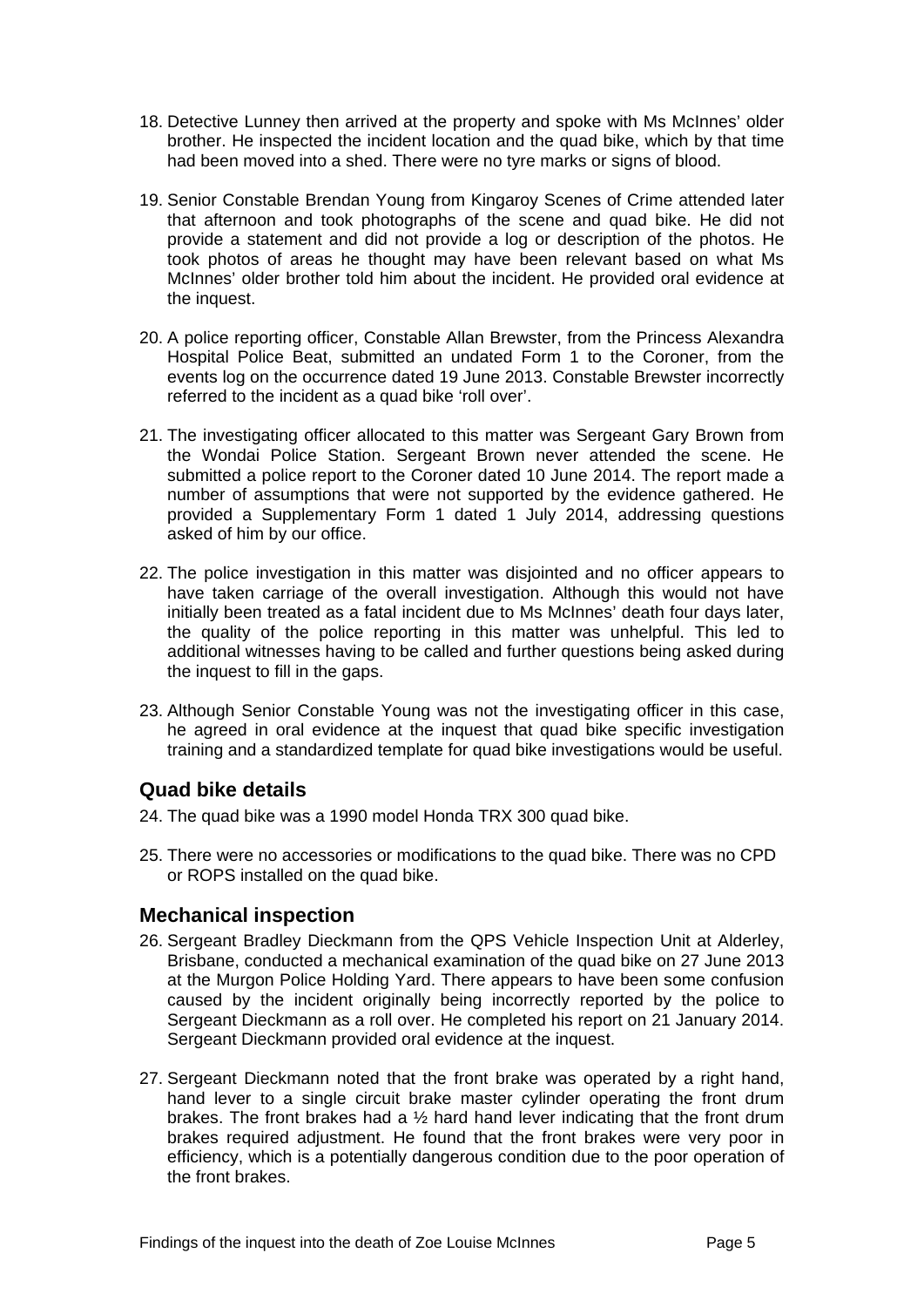- 28. The rear brake was operated by dual controls (left hand, hand lever and a right foot brake pedal to cables operating the rear drum brake). The rear drum brake adjustment was found to be satisfactory.
- 29. The right rear wheel bearing was excessively loose, which was unsatisfactory, however not yet serious enough to effect the safe operation of the vehicle.
- 30. Sergeant Dieckmann did not originally record his measurements of the inflation of the tyres in his report. In oral evidence at the inquest, he advised the Coroner that the tyre pressures were as follows:
	- a. Right front tyre 7psi;
	- b. Rear front tyre 12.5psi;
	- c. Left front tyre did not register; and
	- d. Left rear tyre 13psi.
- 31. The recommended tyre pressure in the quad bike owner's manual was 4.4psi +/- 0.6psi. This means that two tyres were over double the recommended maximum tyre pressure. The left front tyre was deflated. All four tyres were in good tread condition.
- 32. Sergeant Dieckmann was of the opinion that if the quad bike was ridden with a partially deflated or flat left front tyre, the handling characteristics of the quad bike would cause heavy steering. He also noted that uneven tyre pressures would have affected the handling characteristics of the quad bike. The faster the speed, the greater the effect. The owner's manual also identified that uneven tyre pressure was a hazard and could cause a loss of control.

#### <span id="page-6-0"></span>**Terrain and Conditions**

- 33. Police observed that the dirt road on which the incident occurred was flat. It did not appear that the quad bike had collided with anything, resulting in the crash.
- 34. The weather conditions on the night of the incident were fine. There was no natural lighting on the road. However, it is noted that Ms McInnes had turned the quad bike lights on.

#### <span id="page-6-1"></span>**Speed**

35. As no one witnessed Ms McInnes depart the party on her quad bike and police were unable to do a proper analysis of the incident location, the speed at which Ms McInnes was travelling prior to the incident is unknown.

#### **Personal Protection Equipment and Safety Issues**

- 36. Ms McInnes' brother has advised police that she never had a helmet to use when riding the quad bike and she never wore one.
- 37. Ms McInnes was wearing boots at the time of the incident. It is unknown what clothing she was wearing.
- 38. Ms McInnes was riding her quad bike alone at night, although family and friends knew where she was heading.
- 39. It does not appear that Ms McInnes had ever received any formal or informal training from her employer, or otherwise.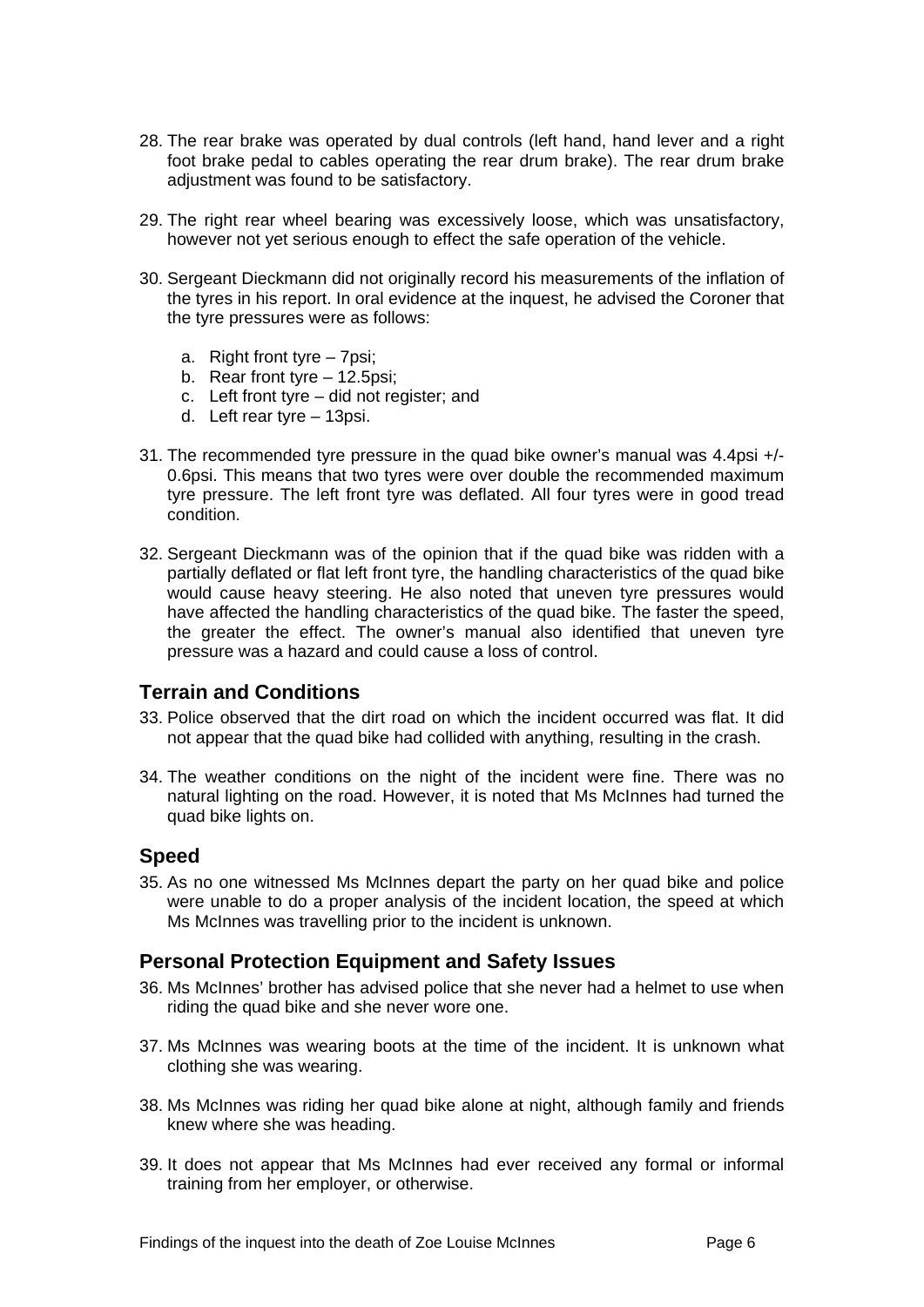- 40. It is unlikely that Ms McInnes was ever given access to the Owner's Manual for the quad bike by her employer.
- 41. Ms McInnes appears to have been a relatively experienced quad bike rider.
- 42. Her older brother advised police that she had picked the quad bike up from the Pittsworth branch of her employer, Landmark, about six months prior to the incident. She had previously used the same quad bike when working at the Pittsworth branch for the five years prior.
- 43. Ms McInnes' older brother stated that she usually rode the quad bike about twice a week when she used to place it on the back of her utility to go and check crops for work purposes.
- 44. Ms McInnes had been living at the property for a number of years, so she would have been familiar with the road in question.
- 45. Ms McInnes did not have any relevant health issues that could have contributed to this incident.

#### <span id="page-7-0"></span>**Possible intoxication**

- 46. It is evident that Ms McInnes had been consuming a fair amount of alcohol for at least 12 hours prior to the incident. Police did not obtain sufficient evidence to obtain a better understanding of the volume of alcohol she may have consumed.
- 47. Blood was collected from Ms McInnes at 8:30am on 16 June 2013 (approximately 5.5 hours after the incident). The toxicology results indicated that she had a zero blood alcohol content level at the time of testing.
- 48. A report was obtained from the Director of the Clinical Forensic Medicine Unit, Dr Adam Griffin, regarding her blood alcohol concentration at the time of the incident.
- 49. Dr Griffin advised that given the absence of a known volume of alcohol, it remains possible that Ms McInnes had a zero, or near zero blood alcohol content at the time of the incident.
- 50. Dr Griffin also explained that Ms McInnes may have had a maximum blood alcohol concentration of between 0.055% BAC to 0.185% BAC and still have had a 0 result 5.5 hours later.
- 51. He explained that Ms McInnes' consumption of alcohol could have impaired her judgement, reduced her alertness; slowed her thought processes, reaction times and reflexes, and reduced her muscle co-ordination.
- 52. A person with a BAC above 0.08% will have their ability to control a motor vehicle impaired.
- 53. It is not possible to know with any level of certainty what Ms McInnes' actual BAC was on the basis of the information obtained.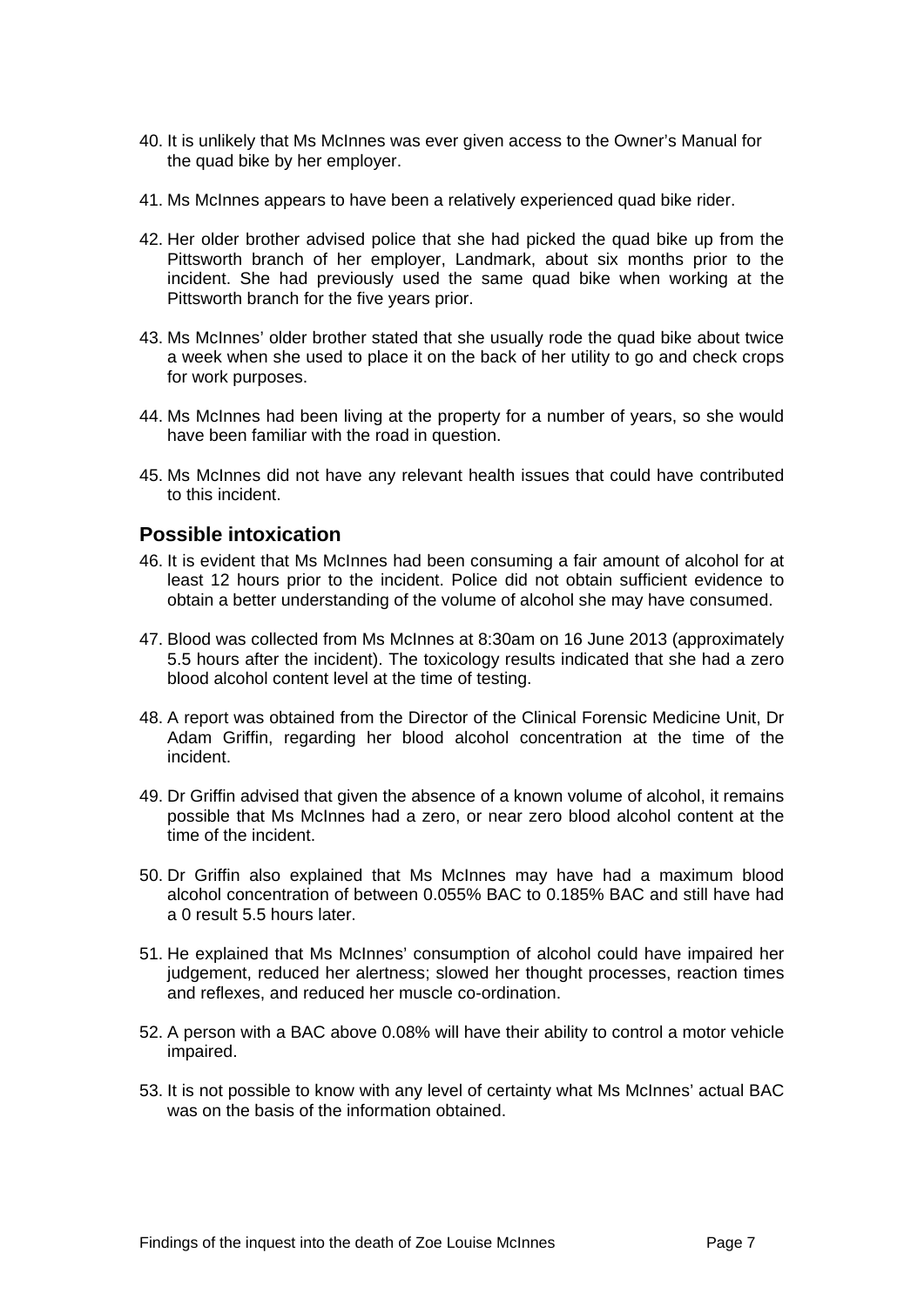#### <span id="page-8-0"></span>**Work health and safety issues**

- 54. WHSQ were not notified of this incident by police but have indicated that although this incident involved a work issued vehicle, they do not consider this to have been a workplace incident due to the private use at the time of the accident.
- 55. Ms McInnes was employed as an Agronomist by Landmark and operated from the Chinchilla branch. She was issued with the quad bike by the Pittsworth branch. It does not appear that she was issued with a helmet, although helmets were compulsory. It does not appear that any formal arrangements were put in place in relation to the ongoing maintenance of the quad bike when it was in Ms McInnes' possession.
- 56. Ms McInnes' older brother advised police that when she picked up the quad bike from the Pittsworth branch, the quad bike had not been used for about a year and needed a new battery. Most of the tyres were flat so Ms McInnes' brother pumped the tyres up and topped the oil up. After that, Ms McInnes mostly looked after the maintenance of the quad bike, although every now and then he would check the tyres and put air in them if needed. He would put around six psi of air in each tyre. He could not recall there ever being a problem with the front left tyre. He used to ride the quad bike around the property once a week. He never noticed any problems with the brakes.

#### <span id="page-8-1"></span>**Adequacy of emergency response services**

- 57. Ms McInnes was fortunate to have received attention from a number of friends and family who were trained in first aid. A family friend who was a doctor and another who was a nurse, had attended the party earlier in the night, attended to Ms McInnes soon after the incident.
- 58. Mr Branson and Ms McInnes' mother perceived that it took a long time for the ambulance to arrive and when they arrived, they did not appear to be in a hurry. The also expressed concerns about the failure to dispatch a helicopter for an aeromedical evacuation. For this reason, the Coroner made further enquiries with QAS. The medical director of QAS, Mr Bowles, responded to the Coroner's questions in a letter dated 14 July 2014.
- 59. The response time of the ambulance by road appears to have been satisfactory given that it only took four minutes to dispatch an ambulance at 3:02am from the receipt of the emergency call and then 1 hour and 15 minutes to travel 98km.
- 60. At 3:17am, the QAS operations centre requested a potential helicopter response from the Queensland Emergency Medical System Coordination Centre. There were three potential options. The Brisbane based helicopter was unavailable due to a lack of available aircrew duty hours. The helicopter from Maroochydore was unavailable because it was completing another task. The Toowoomba based helicopter was only staffed with an intensive care paramedic but no physician. The duty Medical Co-ordinator from QCC felt that a doctor was required for this aeromedical transfer and therefore recommended an alternative approach. A fixed wing Royal Flying Doctor Service aircraft, staffed by a doctor and flight nurse, was dispatched to the Kingaroy Airport to rendezvous with the road ambulance.
- 61. Whilst it is unfortunate that a suitable helicopter was not available at the time of Ms McInnes' incident, it is recognised that such assets are of a finite resource and their unavailability in the circumstances was not unreasonable.